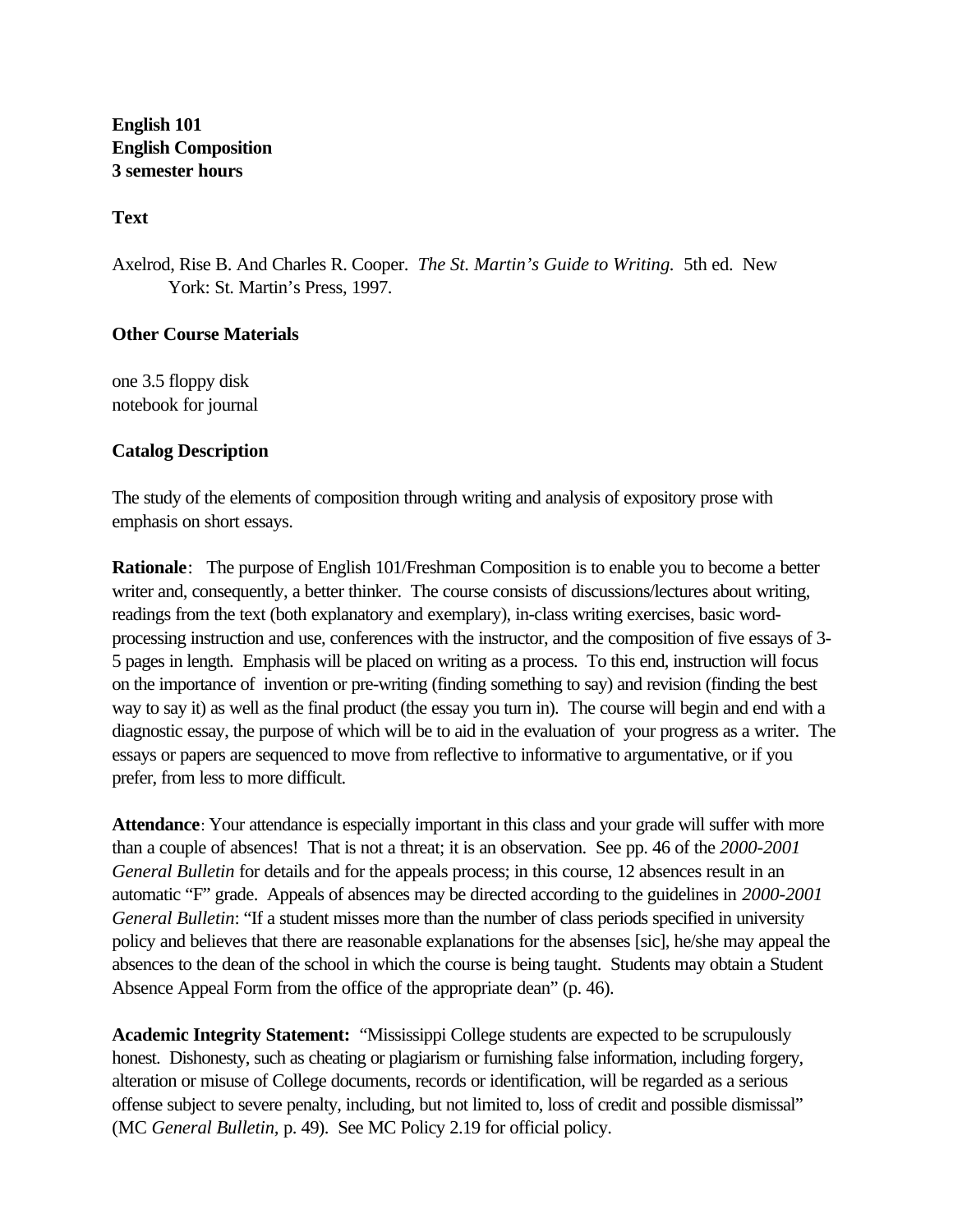# **Objectives**

### Students shall

- 1. learn to write effectively for various audiences
- 2. learn to write with clarity, conciseness and in standard edited English
- 3. learn to think critically
- 4. develop interpersonal skills that facilitate group work
- 5. understand the ethical dimensions of writing
- 6. appreciate their own cultures and cultures of others

# **Assignments and Assessment**

5 papers Diagnostic essay and final essay examination journal other?

# **Grading Scale**

Varies by professor; some use a 10-point scale, others a six or seven point scale.

Papers will be graded on the basis of content, organization, development of ideas, and mechanics.

# **Late Papers Policy**

This policy is developed by each professor.

# **Office and Appointments**

Designated by each professor and posted on the office door.

# **Schedule of Classes**

# **Week 1 Diagnostic Essay 1; Ch. 1 (Introduction); Ch. 2 (Remembering Events); Computer Lab introduction**

Students write a diagnostic essay (either in or out of class) which will give the instructor a sense of their writing skills at the outset of the course. Those students showing especially deficient skills may need to be moved to a remedial course. Otherwise, the diagnostic essay will serve as a point of reference for the instructor to evaluate the progress of the students when compared to the second diagnostic essay required at the end of the course.

Ch.1: The students are introduced to the idea that writing contributes importantly to learning, thinking, communication, personal development, and success (both academically and beyond). They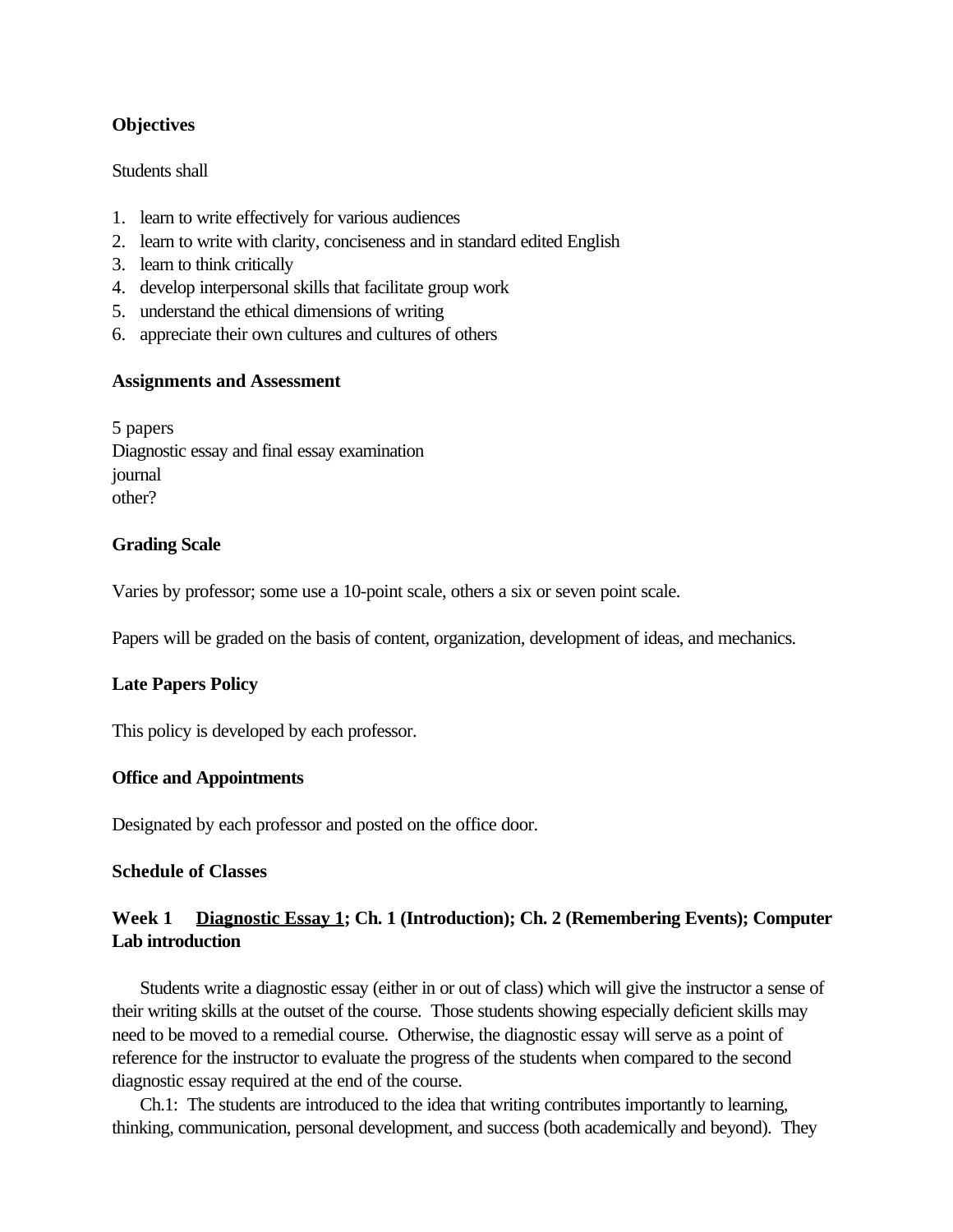are also introduced to the concepts of purpose and audience (concepts which will be central to the writing assignments throughout the course). Here, too, the importance of writing as a process is introduced and stressed.

Ch.2: This chapter presents the students with their first intensive writing assignment: writing an essay about a significant event in their lives. This assignment has two goals: to teach the students to write a coherent narrative and to consider the importance of purpose and audience. The analysis of sample essays from the text reinforces these concepts and encourages critical thinking skills. In addition, this assignment leads students to confront and think critically about their own experiences and human experiences in general.

Students are introduced to the computer lab and word processing.

### **Week 2 Ch. 14 (Narrating); Drafting and revision**

Ch. 14: Students become acquainted with various narrative strategies to use in writing the first paper.

Students work on drafts of Paper 1 in class (the computer lab) and confer with the instructor about problems they might be experiencing.

#### **Week 3 Peer Editing workshop; Paper 1 (Remembering events) due**

Students bring drafts of Paper 1 to class and break up into small groups for peer editing. Here they are encouraged to think critically in analyzing the writing of their peers and to rethink/revise their own work. These groups may work in a number of ways depending upon the focus of the instructor.

### **Week 4 Ch. 4 (Writing Profiles); Ch. 15 (Describing)**

Ch. 4: A new writing assignment is given. This assignment introduces the student to informative (rather than narrative) writing. Now the students are asked to write not from personal memory but from personal observation (an aspect of this assignment might be to conduct field research, interviews, etc.). This assignment teaches students how to organize information and develops their research and analytical skills.

Ch. 15: Because description is essential to a well-written profile, the students learn the importance of word choice in creating richer, more effective essays. Because the emphasis is on language, this chapter proves helpful for all of the students' writing.

#### **Week 5 Drafting, revision, conferencing, and peer editing**

The drafting, revision and peer review process is much the same for all of the papers (see Paper 1), though here more time might be allowed for students to do field research or gather information.

#### **Week 6 Paper 2 (Profile) due**

.

Drafting, revision and conferencing continue until final drafts are due.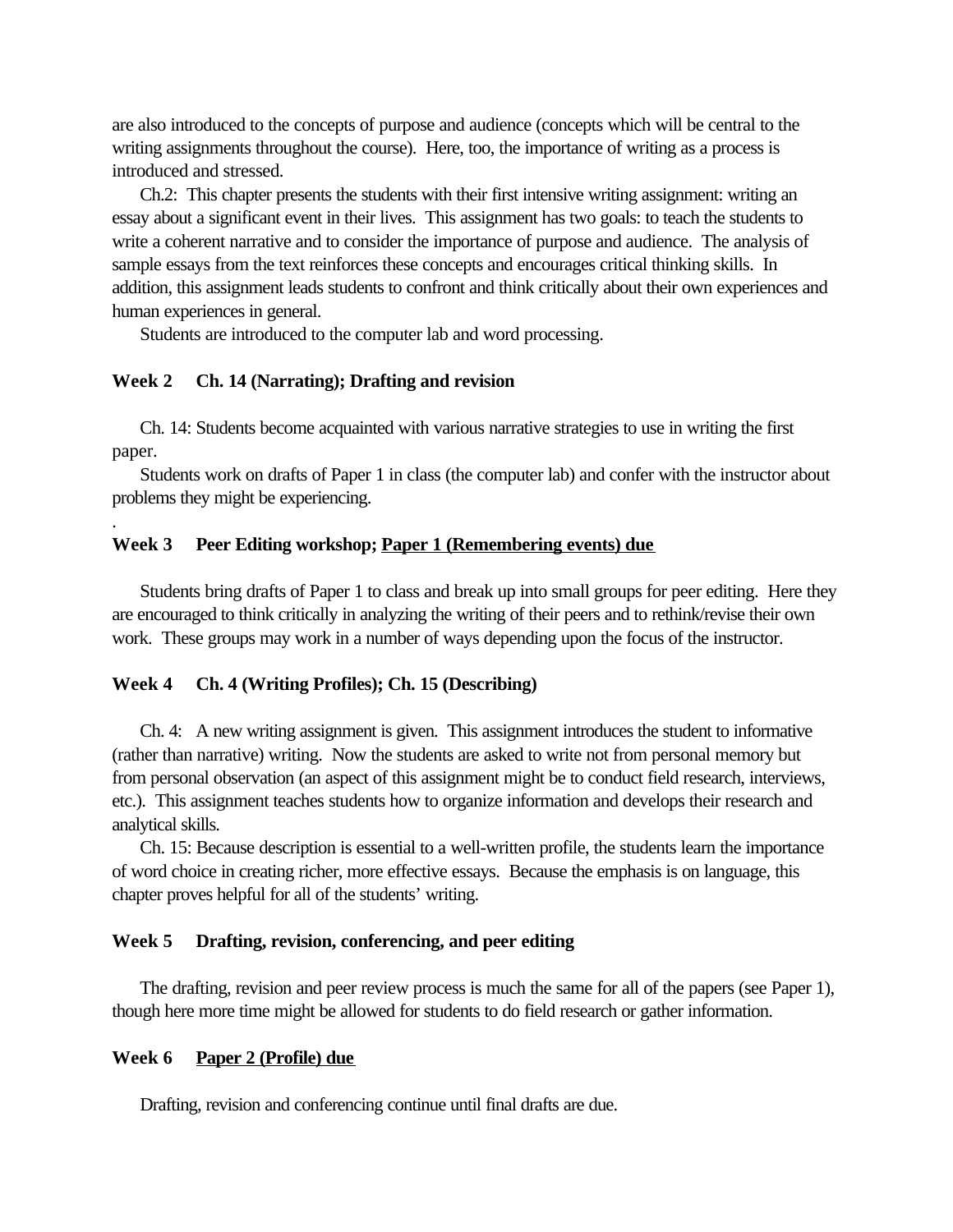### **Week 7 Ch. 6 (Arguing a Position); Ch. 19 (Arguing)**

With argumentation (Papers 3, 4, and 5), students begin the most challenging kind of writing. Ch. 6: Paper 3 (Position) requires the students to develop an argumentative strategy that takes into consideration both their purpose and audience. This assignment requires that students examine an issue critically. They are encouraged to evaluate all sides of an issue rather than merely presenting a preformed opinion, to examine critically their own underlying assumptions, and to recognize the value of thinking through an issue and constructing an argument based on sound reasoning and evidence

# **Week 8 Drafting, revision, conferencing, and peer editing**

#### **Week 9 Paper 3 (Position) due**

.

#### **Week 10 Chapter 7 (Proposing a Solution)**

Ch. 7: Paper 4 (Solution) builds on the critical skills used in Paper 3. Attention to audience is emphasized since proposals are aimed at particular readers. This assignment also lends itself well to collaborative work among the students since in the workplace many such writing tasks are collaborative. Thus, the instructor might break the class into teams or groups to work together on the paper (or to work together yet write the papers separately).

### **Week 11 Team group work; Drafting, revision, conferencing, and peer editing**

#### **Week 12 Paper 4 (Solution) due; Chapter 8 (Justifying an Evaluation)**

Ch. 8: Students are asked to evaluate a particular subject, backing up their evaluations with convincing arguments based on standards of value their audience will likely deem appropriate. Again the students must carefully consider their audience and purpose, examining not only their own value standards but those of their readers in order that they can write an effective proposal.

### **Week 13 Chapter 18 (Comparing and Contrasting); drafting, revision, and peer editing**

Ch. 18: Because evaluation usually draws the students into comparing or contrasting their subject with another, this chapter offers them strategies for doing so.

#### **Week 14 Paper 5 (Evaluation) due**

### **Final Exam: Diagnostic Paper 2**

The final diagnostic paper allows the instructor to gain some sense what the students have learned over the course. The second diagnostic essay should show improvement in organization, sense of purpose and audience, reasoned and supported argumentation, and mechanics. The diagnostic essays can then, beyond serving as an evaluative tool for gauging students' progress and performance, when taken as a whole indicate to the instructor where the strengths and weaknesses may be in the instruction itself. Thus, for example, if the essays show little improvement in a sense of audience, the instructor can